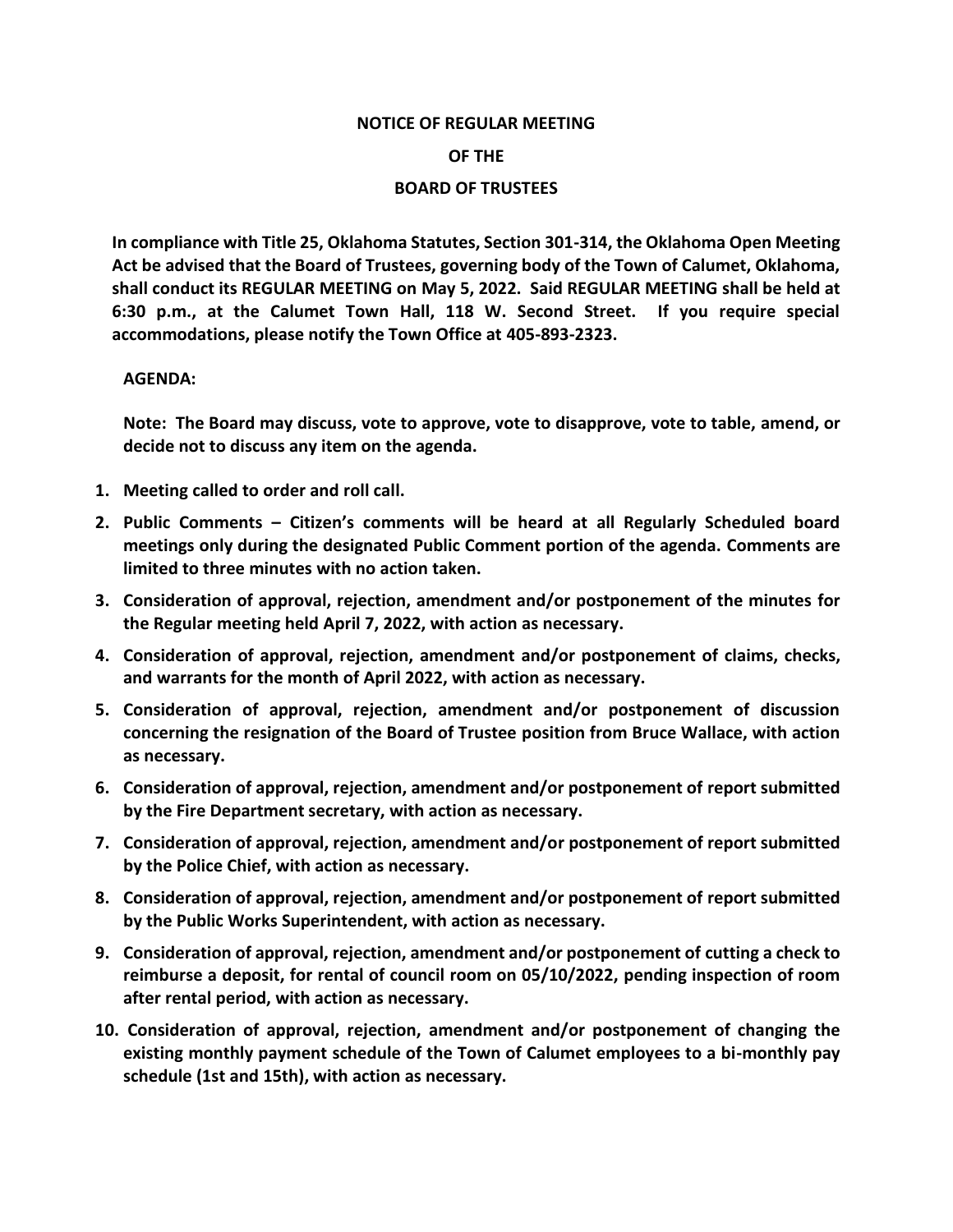- **11. Consideration of approval, rejection, amendment and/or postponement of the information received on the complaints and zoning violations against Firestone Trucking, with action as necessary.**
- **12. Consideration of approval, rejection, amendment and/or postponement of entering executive session for the purpose of thefollowing:**

**1. Discussion concerning employment, hiring, appointment, promotion, discipline or resignation of any salaried public officer or employee pursuant to 25 O.S. 307 B (1)**

- **a. Discussion concerning accepting the resignation of Town Clerk/Court Clerk position from Jill Ray, with action as necessary.**
- **b. Pursuant to title 25 O.S. Section 307 (B) (1), Consider, discuss and interview applicants for the positions of Office Manager/Town Clerk/Court Clerk and consider and discuss the employment, hiring, and appointment of a Town Clerk/Court Clerk/Office Manager, with action as necessary.**
- **c. Pursuant to title 25 O.S. Section 307 (B) (1), consider, discuss and interview applicants for the position of Part-Time Police Officer and consider and discuss the employment, and hiring of Part-Time Police Officer, and enrollment to CLEET ASAP, with action as necessary.**
- **d. Pursuant to title 25 O.S. Section 307 (B) (1), consider and discuss comparing a salaried position vs hourly pay and compensations, regarding the Police Chief position, with action as necessary.**

**2. Discussion concerning the purchase or appraisal of the following described real property pursuant to 25 O, S. Section 307 B (3): The tract of land in the Town of Calumet, Oklahoma, lying north of Jiffy Trip and south of 107 S. Calumet Road, with action as necessary.**

**Acknowledgement of exiting executive session and re-entering regular session of meeting.**

**13. Consideration of approval, rejection, amendment and/or postponement of taking action on the following:**

**1. Discussion concerning employment, hiring, appointment, promotion, discipline or resignation of any salaried public officer or employee pursuant to 25 O.S. 307 B (1)**

> **a. Discussion concerning accepting the resignation of Town Clerk/Court Clerk position from Jill Ray, with action as necessary.**